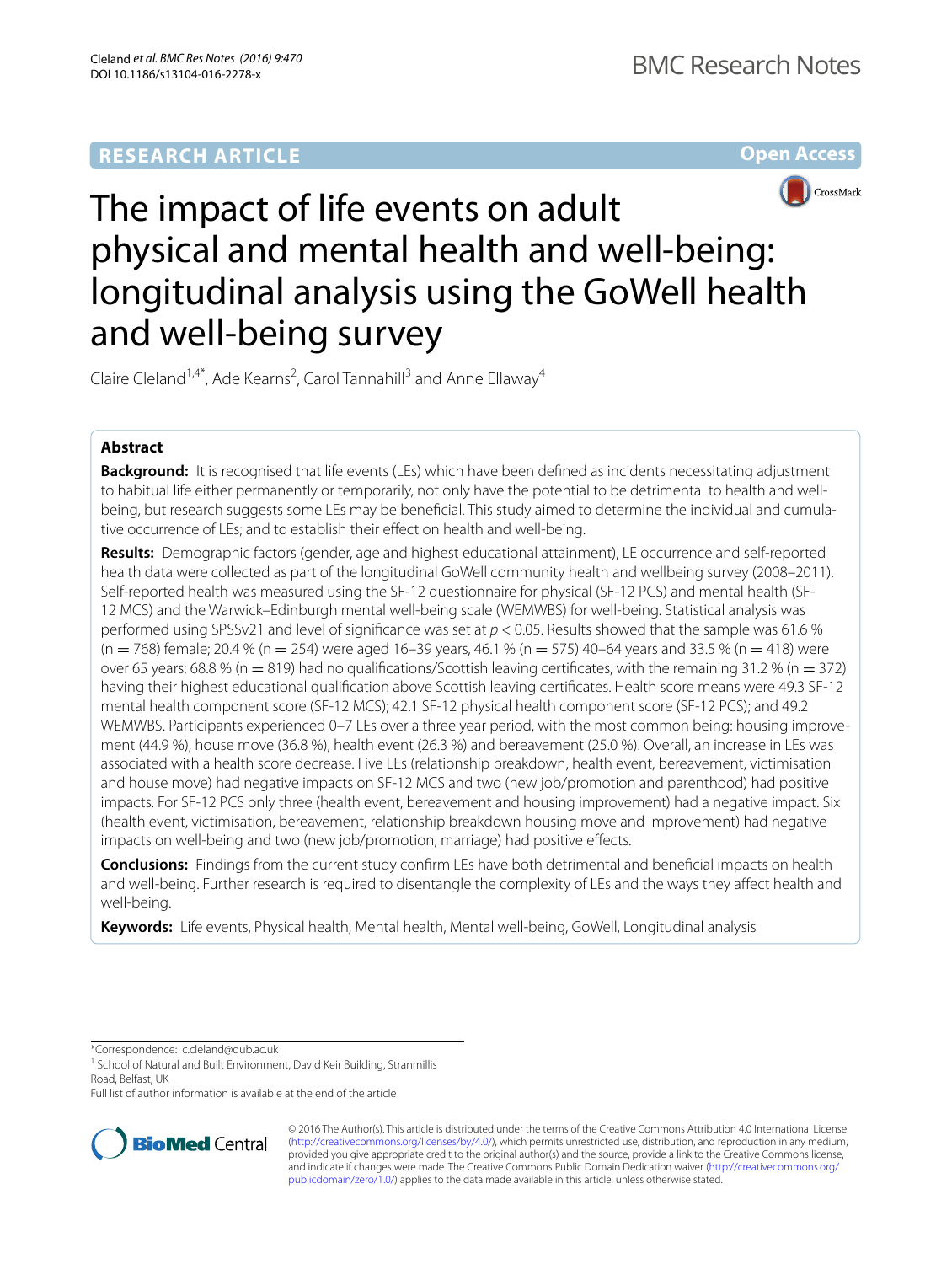## **Background**

In recent decades, research into life events (LEs) and health has burgeoned, and while early work assumed all LEs were potentially health-damaging, it is increasingly recognised this may be inaccurate, and some LEs may be potentially beneficial  $[1–7]$  $[1–7]$ . LEs are defined as incidents that can significantly interfere with ongoing life, necessitating adjustment to habitual life either temporarily or on a permanent basis  $[1, 7-10]$  $[1, 7-10]$  $[1, 7-10]$  $[1, 7-10]$ . For example: death of a close relative or friend; marriage; birth of a child; redundancy; new home; or a new job [\[7](#page-8-1), [8,](#page-8-3) [11](#page-8-4)].

Published literature reviewing the aetiology of disease has indicated that LEs can play a role in the development of non-communicable diseases as the physiological and biological processes that individuals may experience due to a LE, may heighten their susceptibility to develop acute and/or chronic life threatening conditions as a consequence of stress and its mediating factors [\[1](#page-8-0)]. In addition to the direct impacts that LEs may have on the individual and a potential susceptibility to developing non-communicable diseases, recent research has provided evidence of the indirect detrimental impacts that LEs can have on the health and well-being of the individual via the uptake of unhealthy lifestyle behaviours, particularly poor and inadequate dietary habits, increased alcohol intake and/ or smoking  $[4-7]$  $[4-7]$ . The occurrence of LEs has also been found to impact well-being [[4\]](#page-8-5). Well-being not only refers to the ability of an individual to realise their potential, cope with normal life stresses and to work productively, making a contribution to society; but within the organisation for economic co-operation and development wellbeing indicators, 'Quality of life' (health status, work and life balance, education and skills, social connections, environmental quality, civic engagement, personal security and subjective well-being) and 'Material Living Condition' (income and wealth, jobs and earnings and housing) are also considered [\[12](#page-8-6), [13](#page-8-7)].

Previous reports have found that people classified as 'disadvantaged' experienced a greater number of LEs in comparison to those more affluent, this being the case specifically for crime, unemployment, redundancy and bereavement, contributing to widening health inequalities [\[14](#page-8-8)[–16\]](#page-8-9). However, few studies have explored the health effects of cumulative exposure to LEs; and the magnitude and direction of effect in relation to health and well-being for so-called 'desirable' LEs (marriage, new job/promotion) and for those LEs which are challenging to classify (retirement, parenthood, divorce, relationship breakdown) and which may cause a range of contradictory emotions [\[7](#page-8-1), [8,](#page-8-3) [17](#page-8-10), [18](#page-8-11)].

The aim of this study was threefold: to determine the occurrence of LEs in an adult population in the United Kingdom; to establish the cumulative occurrence of LEs and its effect on health and well-being; and to investigate the extent and direction of effect that each LE has on health and well-being.

## **Methods**

## **Study population**

GoWell is a large collaborative regeneration study that commenced in 2006 and is being implemented across Glasgow for a period of 10 years [[19](#page-8-12)]. Glasgow is a suitable location for this regeneration project on account of its high levels of socio-economic disadvantage, considerable health inequalities and low levels of life expectancy [[11](#page-8-4), [20](#page-8-13)[–22](#page-8-14)]. The overarching aim of the project is to investigate the impact of area and housing regeneration on the health and well-being of residents and their communities in order to inform research, policy and practice [[19\]](#page-8-12).

#### **Data source**

Data were collected at three time points by the repeat cross-sectional GoWell community health and wellbeing survey (wave 1, 2006; wave 2, 2008; and wave 3, 2011). Eligibility criteria included: (1) at least 16 years of age; (2) currently paying a mortgage, owned their own home, a social sector tenant or private sector leaseholder; and (3) were either the sole or main adult resident residing in the household, or that person's partner.

The data analysed in the current study were from the GoWell nested longitudinal cohort (wave 2, 2008 and wave 3, 2011;  $n = 1247$  [[19](#page-8-12)]. Participants completed written informed consent prior to their face-to-face interview which included questions regarding: demographics; the condition of their home; their neighbourhood perceptions; amenity use; health behaviours; and their health and well-being.

## **Demographic characteristics**

Within the current study three demographic categorical characteristics recorded at wave 3 were of interest: gender (male or female); age group (16–24; 25–39; 40–54; 55–64; or 65+ years); and highest educational attainment (none/Scottish Leaving Certificates; or higher than Scottish leaving certificates).

#### **Life events**

Nine LEs were included in the Wave 3 survey following a review of the literature [\[3](#page-8-15)–[5,](#page-8-16) [7](#page-8-1)]. Participants were asked (yes/no) if they had been affected by any of the LEs in the previous three years: (1) serious health event, illness or disability affecting you or another household member; (2) new job/promotion; (3) unemployment, redundancy or reduced working hours; (4) you or your partner became pregnant or you became a parent; (5) serious problem with or break-up of relationship with partner; (6) death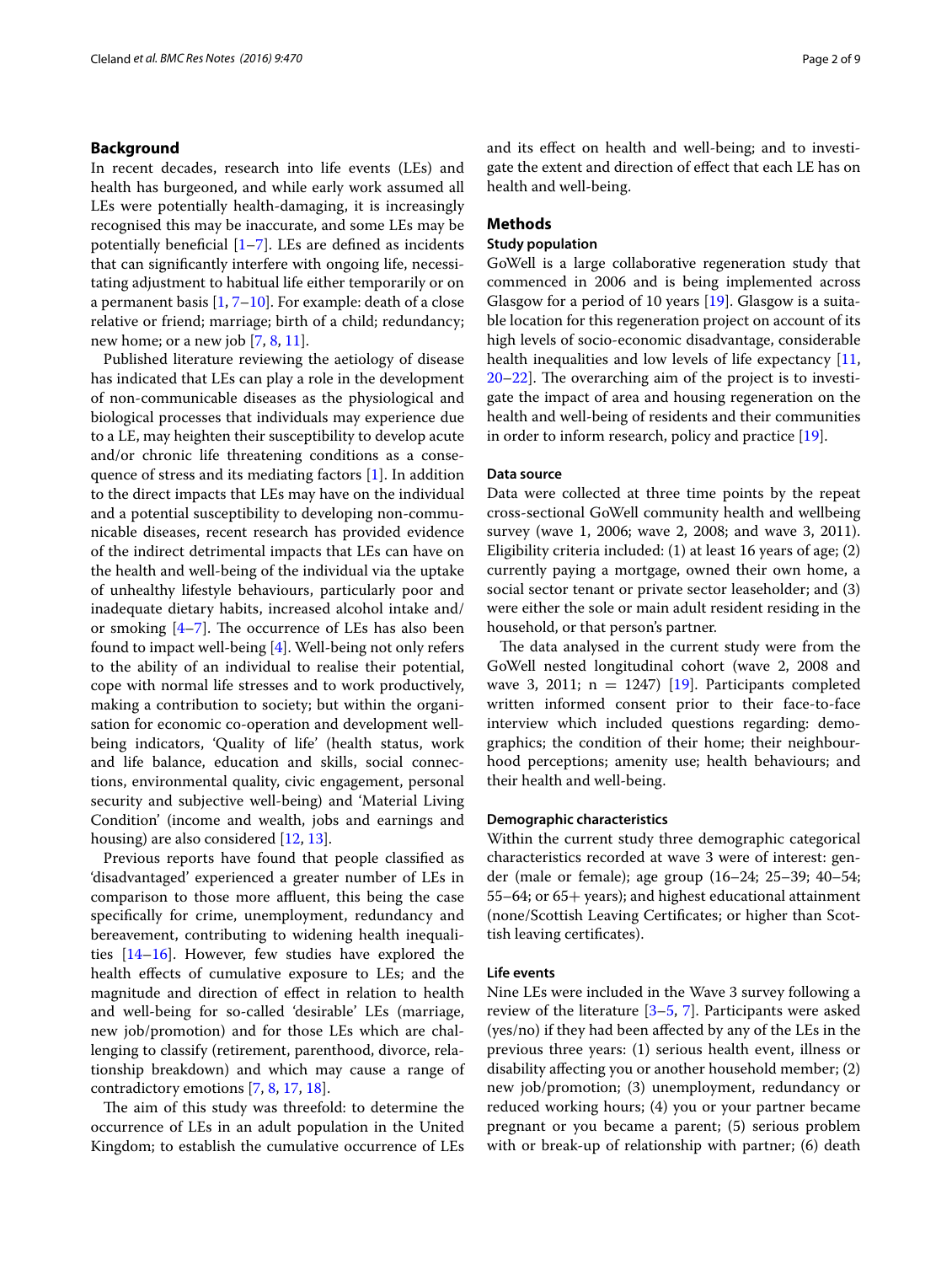of someone close; (7) marriage or setting up home with a partner; (8) being the victim of a crime; (9) behavioural problem with a child at home or problem at school; where someone did not have children, this life event was recorded as negative, i.e. not experienced. In addition, respondents were asked separately whether they had improvements carried out to their home in the past 3 years, and whether they lived at the same or a different address three years previously. From these responses, we included two further housing-related life events: (10) receipt of housing improvements; and (11) moved house.

#### **Health outcome measures**

In order to assess health over time and to investigate the extent of change measures of physical health, mental health and mental well-being were incorporated at both time-points (wave 2 and 3).

#### *Physical and mental health outcomes*

The SF-12v2 Health Survey was used as an alternative to the lengthier SF-36. The SF-12 has been found to have a high degree of correspondence to the SF-36 with product-moment correlations ranging from 0.94 to 0.96 and 0.94 to 0.97 for the physical and mental measures consecutively [\[18](#page-8-11), [23,](#page-8-17) [24\]](#page-8-18).

The SF-12 consists of twelve items that are formulated on eight subscales. The scores collected for each subscale were combined to provide two overall scores: physical component score (PCS) and mental component score (MCS). The PCS is made up of scores relating to physical functioning, bodily pain, general health and role limitations due to physical health [\[23,](#page-8-17) [24](#page-8-18)]. An example of questions include: "During the past 4 weeks, have you had any of the following problems with your work or other regular daily activities as a result of your physical health?" "Accomplished less than you would like (yes/no)?" "Were limited in the kind of work or other activities (yes/no)?" The MCS is comprised of scores relating to vitality, mental health, social functioning and role limitations due to emotional health [\[23](#page-8-17), [24\]](#page-8-18). Questions include: "During the past 4 weeks, have you had any of the following problems with your work or other regular daily activities as a result of any emotional problems (such as feeling depressed or anxious)?" "Accomplished less than you would like (yes/ no)?" "Did work or activities less carefully than usual (yes/no)?" PCS and MCS scores can range from 0 to 100; a higher score equates to a better level of physical and/or mental health [\[25](#page-8-19)].

## *Mental well‑being outcome*

Mental well-being was measured by the Warwick–Edinburgh mental well-being scale (WEMWBS) [[25\]](#page-8-19). This instrument assesses characteristics of mental well-being

over the previous two weeks via the completion of 14 items on a five point Likert scale (none of the time, rarely, some of the time, often, all of the time) relating to positive outlooks [\[26,](#page-8-20) [27](#page-8-21)]. Questions that comprise the WEM-WBS are scored positively and can range from 14 to 70. A higher score equates to more positive mental well-being [[26\]](#page-8-20). Questions include: "I've been feeling optimistic about the future"; "I've been feeling useful"; and "I've had energy to spare". Studies have shown that WEMWBS has good content validity, (Cronbach's alpha score of 0.91, and test–retest reliability was high at 0.83) [[26\]](#page-8-20).

#### **Data analysis**

Data analysis was performed using SPSS version 21. The first stage was to "clean" the data by removing participants who did not provide a dichotomous yes/no answer to the LE questions. Those 'missing' for the LE relating to having a child with behavioural problems were added to 'no' as it was assumed they did not have a child or did not have a child of an age that the question applied to.

The next stage of analysis involved: determining the patterning of LEs by demographic characteristics (gender, age and highest level of educational attainment); examining the cumulative occurrence of LEs; and then performing Kruskal–Wallis H non-parametric tests to establish any significant differences for SF-12 PCS, SF-12 MCS and WEMWBS between the cumulative levels of LE occurrence. Post-hoc analysis was also performed where a significant difference for the grouping variable was found. No controls were set in the analysis.

Subsequently, multivariate linear regressions were undertaken for each dependent variable to determine the proportion of variance explained by each grouping of independent variables. The same three stage analysis was followed for each dependent variable. Within the first block, the three independent demographic variables were entered; followed in the second block by the three baseline measures of health (recorded in 2008); and within the third block the eleven LEs were included.

Finally, a series of general linear models (GLMs) were formulated to establish whether there were significant differences in each of the three outcome scores between those who had, and those who had not, experienced each of the eleven LEs, examined separately. Gender, age, highest educational attainment and the baseline measures (recorded in 2008) of health were included in the models as controls for the effects of each LE. Each of the three baseline health measures were transformed from continuous to categorical standard deviation (SD) based tertiles to enable inclusion in both the analysis of variance and the GLMs: low  $\left\langle \leftarrow 0.5 \text{ SD} \right\rangle$ ; moderate  $\left\langle \leftarrow 0.5 \text{ to } \right\rangle$  $+0.5$  SD); and high ( $>+0.5$  SD). Level of significance was set at *p* < 0.05.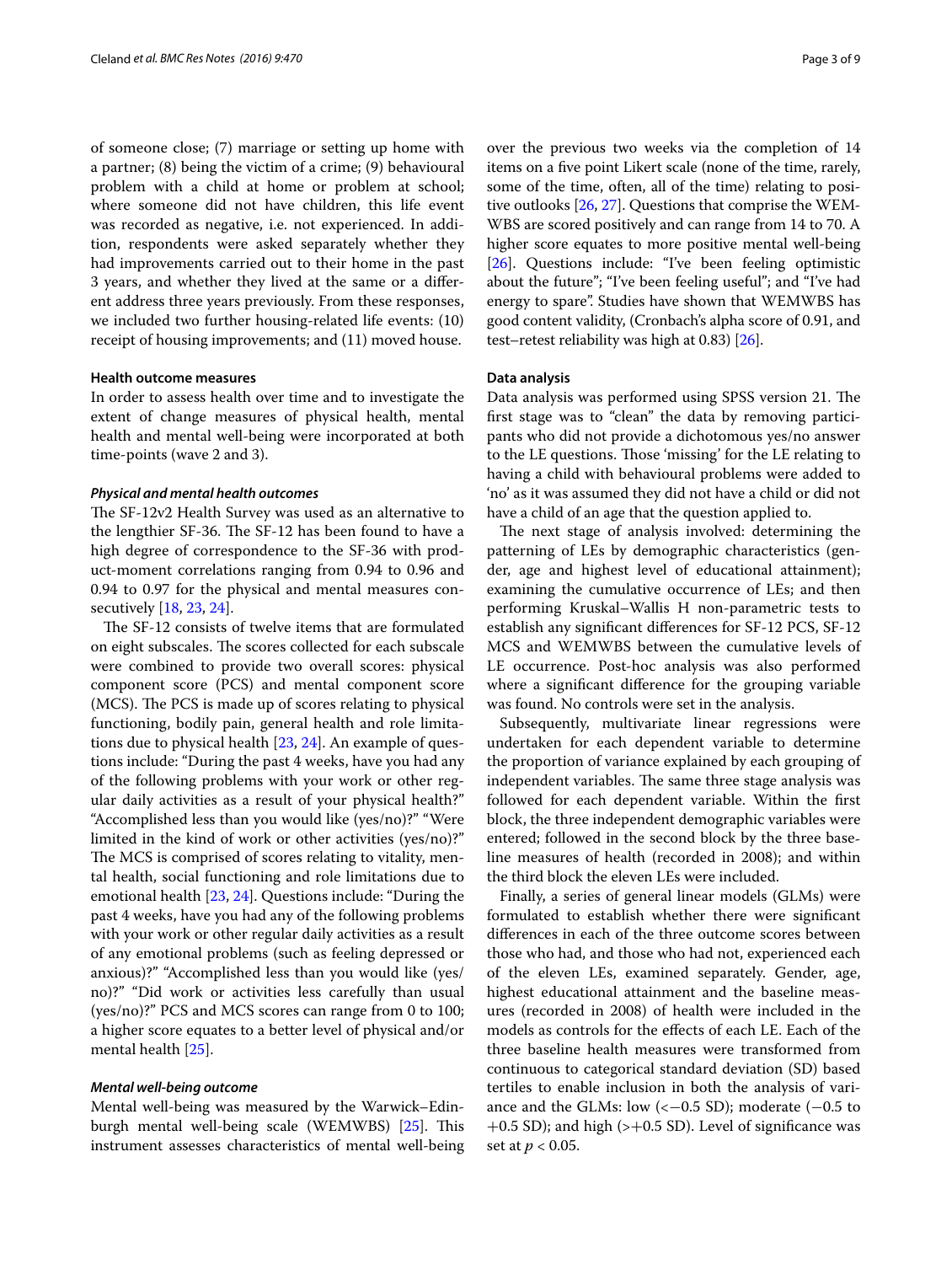## **Results**

The sample was 38.4 % male ( $n = 479$ ) and 61.6 % female  $(n = 768)$ ; 20.4 % aged 16–39 years  $(n = 254)$ , 46.1 % aged 40–64 years ( $n = 575$ ) and 33.5 % were 65 years or over  $(n = 418)$ ; 68.8 %  $(n = 819)$  had no qualifications/Scottish leaving certificates as their highest educational attainment, with the remaining  $31.2 %$  (n = 372) having their highest educational attainment above Scottish leaving certificates (Table [1](#page-3-0)).

For each of the scores of the health outcome measure, health was poorer in this sample compared to those reported in the Scottish health survey (SF-12, 2003; WEMWBS, 2013) [\[28](#page-8-22), [29\]](#page-8-23). For the SF-12 MCS, the current study found the mean value to be 49.3 (SD 11.9) and 42.1 (SD 14.6) for the SF-12 PCS in comparison to 52.0 and 49.0 for the Scottish health survey [\[29](#page-8-23)]. For WEM-WBS results from the current study showed a mean score of 49.2 (SD 10.5) in comparison to a Scottish population mean of 50.0 [[28](#page-8-22)].

On average males had higher SF-12 MCS and WEM-WBS scores than females, whereas females had a higher SF-12 PCS. Results for age categories showed that with increasing age each health score decreased; although scores increased again for those aged >55 years for SF-12 MCS and 65+ for WEMWBS. In addition, scores for each of the three health outcome measures were higher among those who had a higher level of educational attainment (Table [1](#page-3-0)).

<span id="page-3-0"></span>**Table 1 Participant demographic characteristics and outcome health scores**

| Demographic char-       | n (%)      | Outcome measures <sup>a</sup> |             |               |
|-------------------------|------------|-------------------------------|-------------|---------------|
| acteristic <sup>a</sup> |            | SF-12 MCS                     | SF-12 PCS   | <b>WEMWBS</b> |
|                         |            | Mean (SD)                     | Mean (SD)   | Mean (SD)     |
| Gender                  |            |                               |             |               |
| Male                    | 479 (38.4) | 50.6 (11.7)                   | 41.4 (14.2) | 49.4 (10.9)   |
| Female                  | 768 (61.6) | 48.5 (11.9)                   | 42.6 (14.9) | 49.1 (10.2)   |
| Age                     |            |                               |             |               |
| $16 - 24$               | 20(1.6)    | 54.7 (9.0)                    | 50.9 (11.0) | 57.4 (7.8)    |
| $25 - 39$               | 234 (18.8) | 47.9 (12.5)                   | 50.6(11.1)  | 50.7 (10.6)   |
| $40 - 54$               | 369 (29.6) | 46.0 (12.9)                   | 44.6 (13.2) | 48.3 (11.9)   |
| $55 - 64$               | 206 (16.5) | 48.9 (11.6)                   | 38.8 (14.1) | 47.6 (9.6)    |
| $65+$                   | 418 (33.5) | 53.0 (9.5)                    | 36.1 (14.9) | 49.6 (9.2)    |
| Education               |            |                               |             |               |
| None/SLC                | 819 (68.8) | 49.4 (12.0)                   | 39.7 (14.6) | 48.3 (10.2)   |
| $>$ SLC                 | 372 (31.2) | 49.5 (11.5)                   | 47.5 (13.3) | 51.5 (10.8)   |
| All                     | (1247)     | 49.3 (11.9)                   | 42.1 (14.6) | 49.2 (10.5)   |

*SD* standard deviation

<sup>a</sup> Data collected at wave 3, 2011

#### **LE occurrence**

The most common LEs (experienced by more than 25 % of the sample over the past three years) were a housing improvement (44.9 %), housing move (36.8 %), serious health event, illness or disability affecting you or another household member (26.3 %), and the death of someone close (25.0 %). The least frequent LEs were marriage (1.4 %) and behavioural problem with a child at home or problem at school (2.5 %) (Table [2\)](#page-4-0). Males were more likely to report a health event, new job/promotion, unemployment/redundancy/reduced hours, housing improvement and house move, whereas females more commonly reported parenthood, relationship breakdown, bereavement, marriage, victimisation and behavioural problem with a child. Health events were more common among older respondents. Younger people were more likely to experience a new job/promotion; unemployment/ redundancy/reduced hours; marriage; and victimisation (Table [2\)](#page-4-0). The occurrence of parenthood peaked within the 25-39 age categories. Those who had a higher level of education experienced more LEs of all sorts except health events and relationship breakdowns (Table [2](#page-4-0)).

### **Cumulative occurrence of LEs**

Individuals in the current study ranged from having none  $(n = 220, 20, 8)$  to seven LEs  $(n = 1, 0.1, 8)$  within the study period. The most common number of LEs was 1  $(n = 343, 31.2 \%)$  and  $>50 \%$  of the sample had 1–2 LEs  $(n = 610, 55.5%)$  (Table [3](#page-5-0)).

Overall, a general inverse trend existed for an increasing number of LEs and a decreased score for SF-12 PCS, SF-12 MCS and WEMWEBS (Table [4](#page-5-1)). Kruskal–Wallis H analysis confirmed that the cumulative occurrence of LEs was associated with significantly different mental health (SF-12 MCS) (*p* < 0.01) and WEMWBS scores (*p* < 0.01), but not with significantly different physical health (SF-12 PCS) scores. Subsequent, post hoc analysis with Bonferroni correction showed that individuals who experienced 3 or 4 LEs had significantly lower SF-12 MCS scores than those who had no LEs ( $p < 0.01$ ); and significantly lower WEMWBS than those who had no LEs (*p* < 0.01) or 1 LE  $(p < 0.05)$  (Table [4](#page-5-1)).

## **Analysis of variance**

The proportion of variance, which could be attributed to, the first stages of the multivariate models (demographic variables) were of the lowest proportion  $(SF-12 MCS = 0.030; SF-12 PCS = 0.154; and WEM WBS = 0.020$ . Within the second stage of the models, which included baseline health measures, results showed that the proportion of variance increased by the widest margin for each health outcome measure (SF-12 MCS =  $0.111$ ; SF-12 PCS = 0.360; and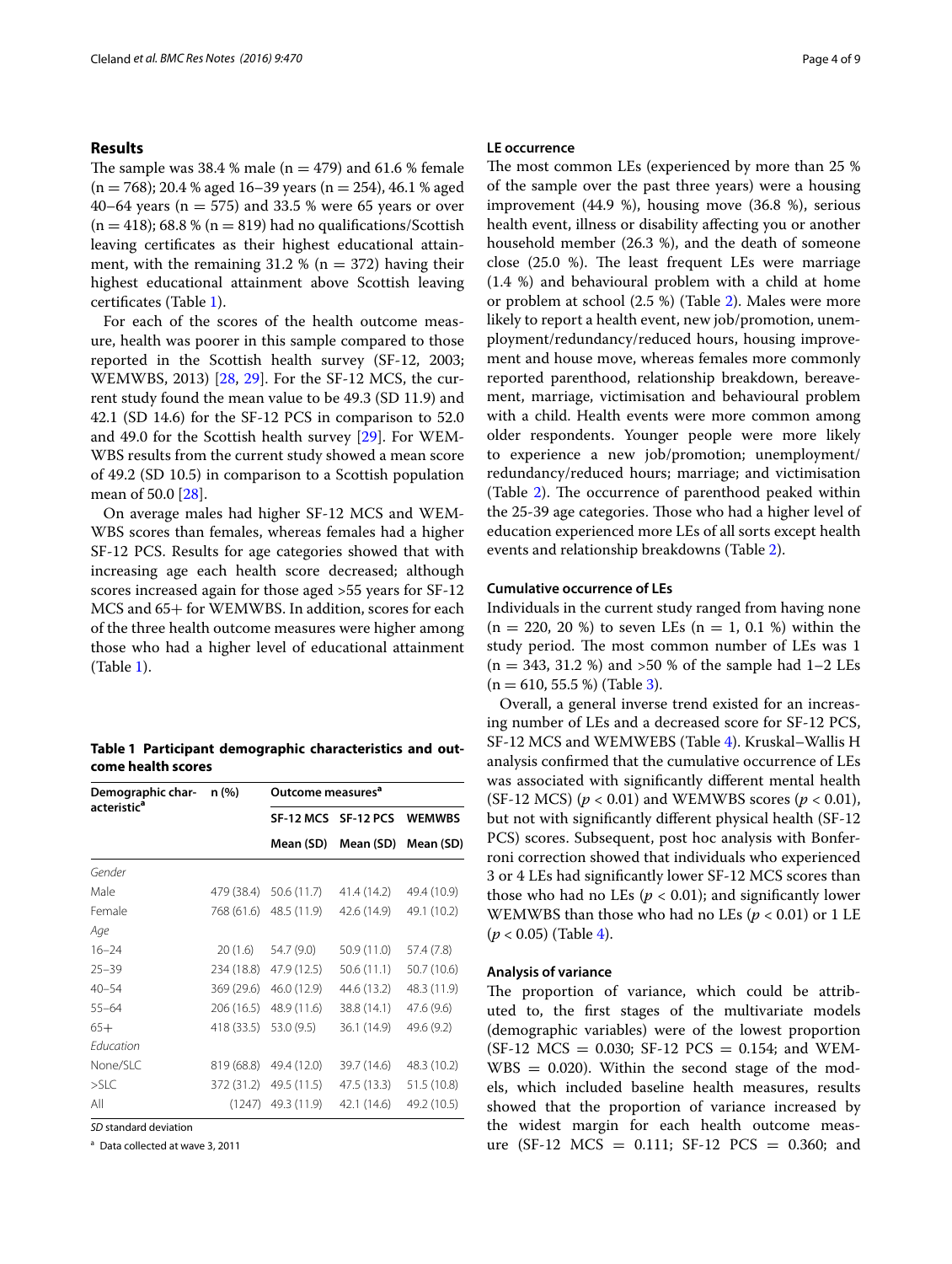|                                             |                                     |                         | Table 2 Life event occurrence by demographic characteristics                        |            |                           |                      |          |               |                                      |                        |            |
|---------------------------------------------|-------------------------------------|-------------------------|-------------------------------------------------------------------------------------|------------|---------------------------|----------------------|----------|---------------|--------------------------------------|------------------------|------------|
| characteristics <sup>a</sup><br>Demographic | Life events <sup>a</sup>            |                         |                                                                                     |            |                           |                      |          |               |                                      |                        |            |
|                                             | Health event                        | promotion<br>New job or | reduced hours<br>redundancy or<br>Unemployed,                                       | Parenthood | Relationship<br>breakdown | Bereavement Marriage |          | Victimisation | Behavioural<br>with child<br>problem | improvement<br>Housing | House move |
| n (% of whole sample)                       |                                     |                         |                                                                                     |            |                           |                      |          |               |                                      |                        |            |
| Total number                                | 328 (26.3)                          | 88(7.1)                 | 93 (7.5)                                                                            | 66 (5.3)   | 52 (4.2)                  | 312 (25.0)           | 17(1.4)  | 88 (7.1)      | 31(2.5)                              | 560 (44.9)             | 459 (36.8) |
|                                             | n (% of those who experienced a LE) |                         |                                                                                     |            |                           |                      |          |               |                                      |                        |            |
| Gender                                      |                                     |                         |                                                                                     |            |                           |                      |          |               |                                      |                        |            |
| Male                                        | 133 (40.5)                          | 38 (43.2)               | 50 (53.8)                                                                           | 20 (30.3)  | (7(32.7))                 | 116(37.2)            | 5(29.4)  | 31 (35.2)     | 3(9.7)                               | 231 (41.3)             | 90 (41.4)  |
| Female                                      | 195 (59.5)                          | 50 (56.8)               | 43 (46.2)                                                                           | 46 (69.7)  | 35 (67.3)                 | 96 (62.8)            | 12(70.6) | 57 (64.8)     | 28 (90.3)                            | 329 (58.8)             | 269 (58.6) |
| Age                                         |                                     |                         |                                                                                     |            |                           |                      |          |               |                                      |                        |            |
| $16 - 24$                                   | 2(0.6)                              | 4(4.5)                  | 5 (5.4)                                                                             | 4(6.1)     | 2(3.8)                    | 4(1.3)               | (5.9)    | 3(3.4)        | 0(0.0)                               | (1.4)                  | 7(1.5)     |
| $25 - 39$                                   | 36 (11.0)                           | 42 (47.7)               | 30(32.3)                                                                            | 52 (78.8)  | (0(19.2)                  | 58 (18.6)            | 8(47.1)  | 23 (26.1)     | 16(51.6)                             | 04 (18.6)              | 82 (17.9)  |
| 40-54                                       | 109(33.2)                           | 35 (39.8)               | 42 (45.2)                                                                           | 8 (12.1)   | 34 (65.4)                 | 105(33.7)            | 3(17.6)  | 45 (51.1)     | 14(45.2)                             | 62 (28.9)              | 32 (28.8)  |
| 55-64                                       | 58 (17.7)                           | 5(5.7)                  | 13 (14.0)                                                                           | 2(3.0)     | 3(5.8)                    | 45 (14.4)            | (17.6)   | 9(10.2)       | (0.0)0                               | 11 (19.8)              | 73 (15.9)  |
| 65+                                         | 123(37.5)                           | 2(2.3)                  | 3(3.2)                                                                              | (0.0)      | 3(5.8)                    | 00 (32.1)            | 2(11.8)  | 8(9.1)        | 1(3.2)                               | 175(31.3)              | 65 (35.9)  |
| Education                                   |                                     |                         |                                                                                     |            |                           |                      |          |               |                                      |                        |            |
| None/SLC                                    | 231 (70.4)                          | 25 (28.4)               | 40 (43.0)                                                                           | 30 (45.5)  | 34 (65.4)                 | 84 (59.0)            | 5 (29.4) | 41 (46.6)     | 3(41.9)                              | 351 (62.7)             | 290 (63.2) |
| <b>SIC</b>                                  | 84 (25.6)                           | 59 (67.0)               | 49 (52.7)                                                                           | 34 (51.5)  | 5 (28.8)                  | 120(38.5)            | 10(58.8) | 45 (51.1)     | 18(58.1)                             | 80 (32.1)              | 146(31.8)  |
| Missing                                     | 13(4.0)                             | 4 (4.5)                 | 4(4.3)                                                                              | 2(3.0)     | 3(5.8)                    | 8 (2.6)              | 2(11.8)  | 2(2.3)        | 0(0.0)                               | 29 (5.2)               | 23 (5.0)   |
|                                             |                                     |                         | Data collected at wave 3, 2011 for life events that had occurred since wave 2, 2008 |            |                           |                      |          |               |                                      |                        |            |

<span id="page-4-0"></span>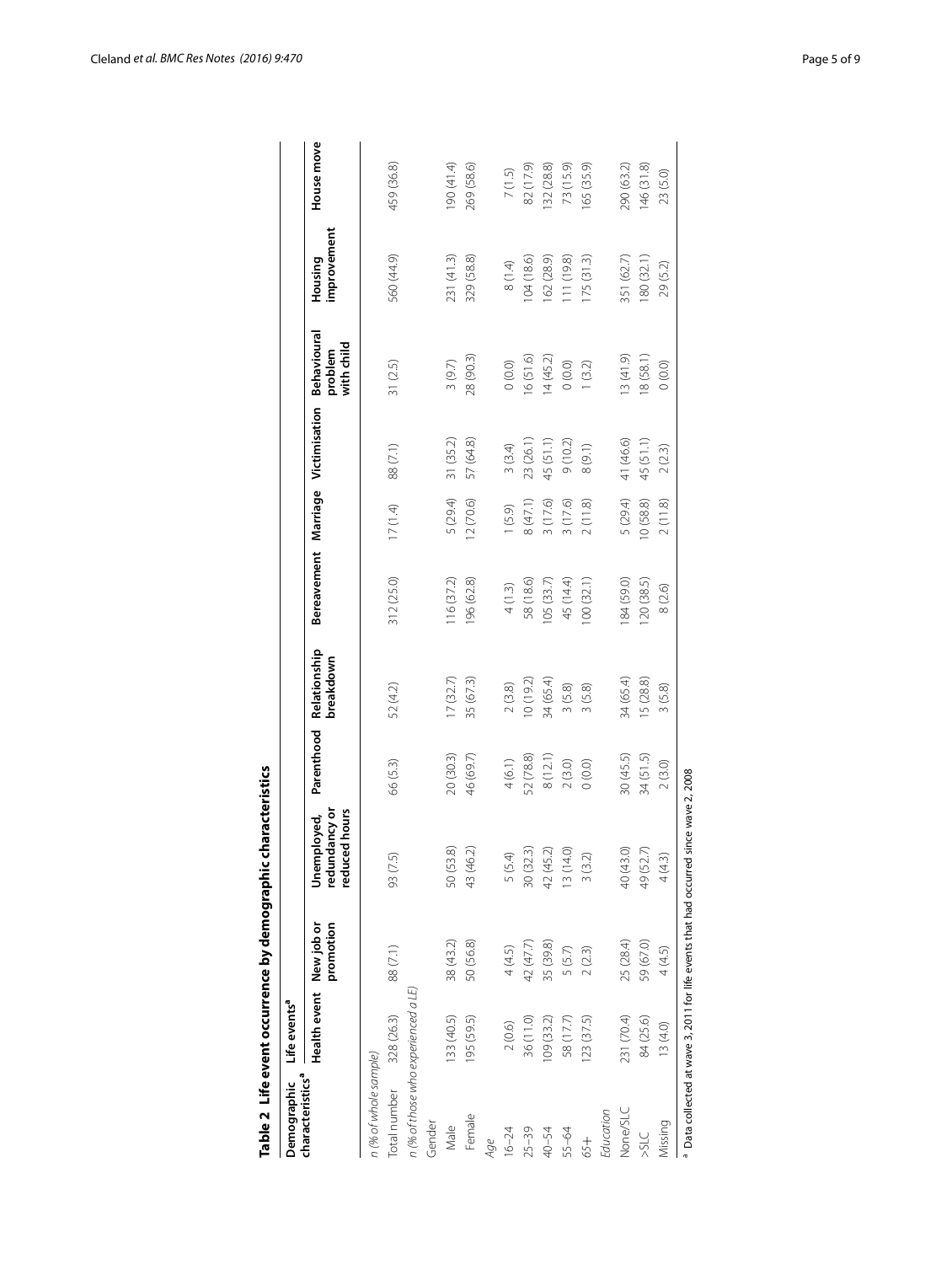<span id="page-5-0"></span>**Table 3 Cumulative occurrence of LEs**

| Cumulative<br>number of LE/s <sup>a</sup> | n   | Percentage<br>of sample | Cumulative<br>percentage of sample |
|-------------------------------------------|-----|-------------------------|------------------------------------|
| $\Omega$                                  | 220 | 20.0                    | 20.0                               |
|                                           | 343 | 31.2                    | 51.2                               |
| $\mathfrak{D}$                            | 267 | 24.3                    | 75.5                               |
| 3                                         | 166 | 15.1                    | 90.6                               |
| $\overline{4}$                            | 79  | 7.2                     | 97.8                               |
| .5                                        | 18  | 1.6                     | 99.5                               |
| 6                                         | 5   | 0.5                     | 99.9                               |
| 7                                         | 1   | 0.1                     | 100.0                              |
|                                           |     |                         |                                    |

<sup>a</sup> Data collected at wave 3, 2011

<span id="page-5-1"></span>**Table 4 Physical and mental health and well-being scores by cumulative number of LE/s**

| <b>Number</b>               | <b>Total fre-</b> |                 | Health outcome measures <sup>a</sup> |                              |
|-----------------------------|-------------------|-----------------|--------------------------------------|------------------------------|
| of life events <sup>a</sup> | quency (n)        |                 | SF-12 MCS SF-12 PCS WEMWBS           |                              |
|                             |                   | Mean (SD)       |                                      |                              |
| $\Omega$                    | 214               | 52.8 (9.1)      | 43.8 (14.2)                          | 52.2(8.1)                    |
| 1                           | 338               | 50.4 (11.0)     | 43.3 (13.8)                          | 50.7 (9.2)                   |
| $\mathfrak{D}$              | 260               | 49.3 (11.9)     | 41.1 (15.3)                          | 49.7 (10.3)                  |
| 3                           | 159               | $47.2(12.8)$ *  | 41.3 (15.3)                          | $46.7(11.8)$ **,†            |
| 4                           | 76                | 44.7 $(14.3)^*$ | 38.8 (15.0)                          | $45.9(13.0)$ ** <sup>*</sup> |
| .5                          | 18                | 49.3 (11.4)     | 41.0 (15.9)                          | 46.4 (14.8)                  |
| 6                           | 4                 | 47.3(8.9)       | 51.3(9.1)                            | 53.0 (7.6)                   |
| 7                           | 1                 | 52.0            | 54.5                                 | 57.0                         |

 $*$  Significantly lower SF-12 MCS than 0 LE ( $p = 0.001$ )

\*\* Significantly lower WEMWBS than 0 LE ( $p \le 0.001$ )

† Significantly lower WEMWBS than the occurrence of 1 LE (*p* < 0.05)

<sup>a</sup> Data collected at wave 3, 2011

 $WEMWBS = 0.137$ . For the final stage of the model, LEs were included, with results showing that the proportion of variance was the greatest for each model (SF-12 MCS =  $0.194$ ; SF-12 PCS =  $0.418$ ; and  $WEMWBS = 0.217$ .

# **General linear models**

## *SF‑12 MCS*

Results from the first GLM showed that for the SF-12 MCS, experience of five LEs had a statistically significant  $(p < 0.05)$  negative impact on mental health. In order of mean difference: a relationship breakdown (−7.3, *p* < 0.01); a health event (−6.0, *p* < 0.01); being the victim of a crime (−5.4, *p* < 0.01); bereavement (−2.3, *p* < 0.05); and house move  $(-2.1, p < 0.05)$  $(-2.1, p < 0.05)$  (Table 5). Two LE had a significantly positive impact on SF-12 MCS: a new job/ promotion resulted in a  $+4.9$  mean difference between groups ( $p < 0.01$ ) and parenthood resulted in a  $+3.6$ (*p* < 0.05) difference (Table [5](#page-6-0)).

## *SF‑12 PCS*

For SF-12 PCS three LEs were associated with a statistically significant negative mean difference between groups: the occurrence of a health event  $(-8.3, p < 0.01)$ , bereavement  $(-2.1, p < 0.01)$  and housing improvements  $(-1.6 \, p < 0.05)$  $(-1.6 \, p < 0.05)$  (Table 5). This would suggest that there are fewer direct links between life events and physical health than there are with mental health. The remaining LEs did not show statistical significance between groups although three LEs (new job, parenthood and marriage) showed impacts in a positive direction and one (relationship breakdown) in a negative direction. Very little difference was observed in SF-12 PCS scores between groups for the experience of the occurrence of a house move, unemployment, victimisation and behavioural problems with a child (Table [5](#page-6-0)).

#### *WEMWBS*

Looking at WEMWBS scores, six of the LEs were found to have a significant association with poorer mental wellbeing. In order of scale of impact, these were: experience of a health event (mean difference between groups −5.1, *p* < 0.01); relationship breakdown (−4.8, *p* < 0.01); victimisation  $(-4.6, p < 0.01)$ ; a house move  $(-2.7, p < 0.01)$ ; housing improvement  $(-2.5, p < 0.01)$ ; and bereavement (−1.6, *p* < 0.05) (Table [5](#page-6-0)). Two LEs were found to have a significant positive effect on WEMWBS; marriage [significant mean difference between groups of  $+5.6$  ( $p < 0.05$ )] and experience of a new job/promotion, [mean difference between groups of  $+4.3$  ( $p < 0.01$ )] (Table [5](#page-6-0)).

#### **Discussion**

To our knowledge this is one of the few studies to investigate the impact of a range of individually and cumulatively occurring LEs on mental and physical health and mental well-being. Our findings confirm that health outcomes deteriorate in line with accumulating LEs, but that the most significant drop occurs where people experience three or four LEs over a 3 year period.

Results showed the most commonly occurring LEs were a serious health event, bereavement, house improvement or house move. With 80 % of the sample experiencing one or more LEs during the study period, LEs are shown to be highly prevalent among the adults in this deprived population. We found that only particular LEs have significantly detrimental impacts on physical health (health event, bereavement and housing improvements), mental health (bereavement, victimisation, health event, relationship breakdown and house move) and mental well-being (health event, victimisation, housing improvement, house move, bereavement and relationship breakdown). In the case of mental health, the negative effects of LEs were greater in magnitude than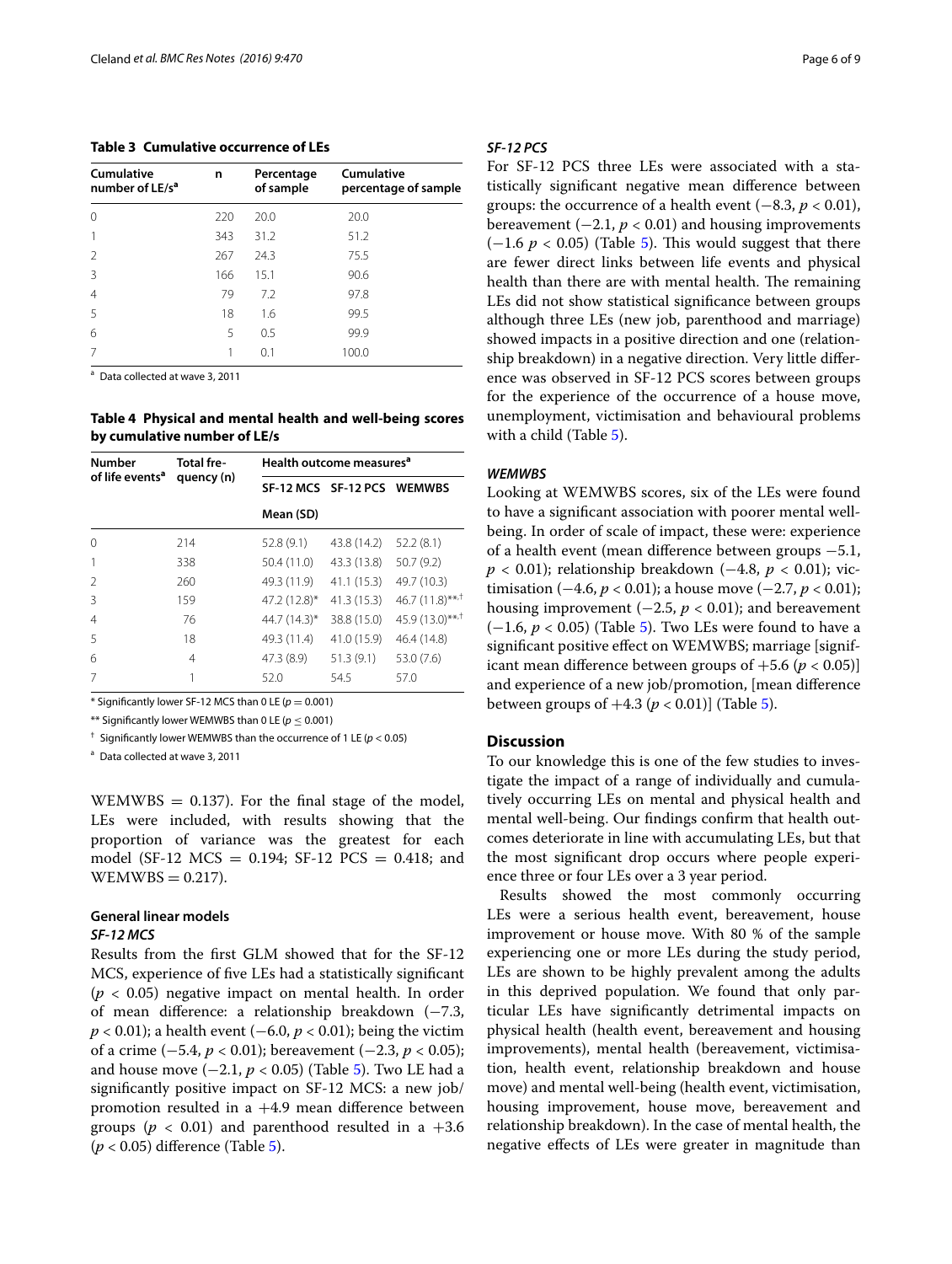<span id="page-6-0"></span>

| ֘֒ |  |
|----|--|
|    |  |
|    |  |
|    |  |
|    |  |
|    |  |
|    |  |
|    |  |
|    |  |
|    |  |

**Table 5 General linear model for each of the three dependent health variables and occurrence of each LE** a,b Data collected at Wave 3, 2011; demographic characteristics collected at follow-up Wave 3 survey (gender, age and highest educational attainment) and baseline measures of health (WEMWBS, SF-12 PCS, SF-12 MCS) **Life events** collected at Wave 2 survey were included in the models as controls **b Health outcome measuresa SF-12 MCS SF-12 PCS WEMWBS Yes No Between group differ- ences** *p* **value Yes No Between group differ- ences** *p* **value Yes No Between group differ- ences** *p* **value** Health event 45.01 (43.8 to 46.3) 51.03 (50.3 to 51.8) −6.0 (−7.5 to −4.5) 0.000\* 36.09 (34.8 to 37.4) 44.41 (43.6 to 45.2) −8.3 (−9.9 to −6.8) 0.000\* 45.62 (44.5 to 46.7) 50.68 (50.0 to 51.3) −5.1 (−6.4 to −3.7) 0.000\* New job 53.96 (51.4 to 56.5) 49.07 (48.4 to 49.7) 4.9 (2.3 to 7.5) 0.000\* 44.64 (41.9 to 47.3) 41.99 (41.3 to 42.9) 2.7 (−0.2 to 5.5) 0.065 53.34 (51.1 to 55.6) 49.03 (48.4 to 49.6) 4.3 (2.0 to 6.6) 0.000\* Unemploy- ment 51.65 (49.3 to 54.0) 49.25 (48.6 to 49.9) 2.4 (−0.9 to 4.9) 0.059 42.93 (40.4 to 45.5) 42.11 (41.4 to 42.8) 0.8 (−1.8 to 3.4) 0.545 50.06 (48.0 to 52.2) 49.3 (48.7 to 49.9) 0.8 (−1.4 to 3.0) 0.480 Parenthood 52.83 (50.0 to 55.7) 49.23 (48.6 to 49.9) 3.6 (0.7 to 6.5) 0.016\* 44.85 (41.8 to 47.9) 42.05 (41.3 to 42.8) 2.8 (−0.3 to 5.9) 0.080 51.21 (48.6 to 53.8) 49.26 (48.7 to 49.8) 2.0 (−0.7 to 4.6) 0.147 Relationship break down 42.41 (39.3 to 45.5) 49.75 (49.1 to 50.4) −7.3 (−10.6 to −4.1) 0.000\* 40.56 (37.2 to 43.9) 42.29 (41.6 to 43.0) −1.7 (−5.2 to 1.7) 0.328 44.80 (42.1 to 47.6) 49.56 (49.0 to 50.1) −4.8 (−7.6 to −1.9) 0.001\* Bereavement 47.75 (46.5 to 49.0) 50.03 (49.3 to 50.8) −2.3 (−3.8 to −0.8) 0.002\* 40.61 (39.3 to 42.0) 42.75 (41.9 to 43.5) −2.1 (−3.7 to −0.6) 0.008\* 48.16 (47.0 to 49.33) 49.8 (49.1 to 50.4) −1.6 (−2.9 to −0.3) 0.017\* Marriage 52.46 (46.8 to 58.1) 49.40 (48.7 to 50.0) 3.1 (−2.6 to 8.7) 0.290 44.87 (38.9 to 50.9) 42.15 (41.5 to 42.8) 2.7 (−3.3 to 8.8) 0.377 54.93 (50.0 to 59.9) 49.30 (48.7 to 49.9) 5.6 (0.6 to 10.6) 0.027\* Victimisation 44.45 (42.0 to 46.9) 49.81 (49.1 to 50.5) −5.4 (−7.9 to −2.9) 0.000\* 41.83 (39.2 to 44.4) 42.2 (41.5 to 42.9) −0.4 (−3.0 to 2.3) 0.780 45.04 (42.9 to 47.2) 49.7 (49.1 to 50.3) −4.6 (−6.9 to −2.4) 0.000\* Behavioural problem with child 49.64 (45.7 to 53.6) 49.46 (48.8 to 50.1) 0.2 (−3.8 to 4.2) 0.931 41.12 (36.9 to 45.4) 42.12 (41.4 to 42.8) 1.0 (−5.3 to 3.3) 0.651 47.34 (43.8 to 50.8) 49.4 (48.8 to 49.9) −2.0 (−5.6 to 1.5) 0.264 Housing improve- ment 49.29 (48.3 to 50.2) 50.26 (49.3 to 51.2) 1.0 (−2.3 to 0.4) 0.150 41.45 (40.4 to 42.5) 43.08 (42.1 to 44.1) −1.6 (−3.1 to −0.2) 0.025\* 48.52 (47.7 to 49.3) 50.81 (50.0 to 51.6) −2.3 (−3.4 to −1.1) 0.000\* House move 48.07 (47.0 to 49.1) 50.15 (49.4 to 50.9) −2.1 (−3.4 to −0.8) 0.002\* 42.21 (41.1 to 43.3) 42.08 (41.2 to 42.9) 0.1 (−1.3 to 1.6) 0.866 47.55 (46.6 to 48.5) 50.22 (49.5 to 50.9) −2.7 (−3.8 to −1.5) 0.000\*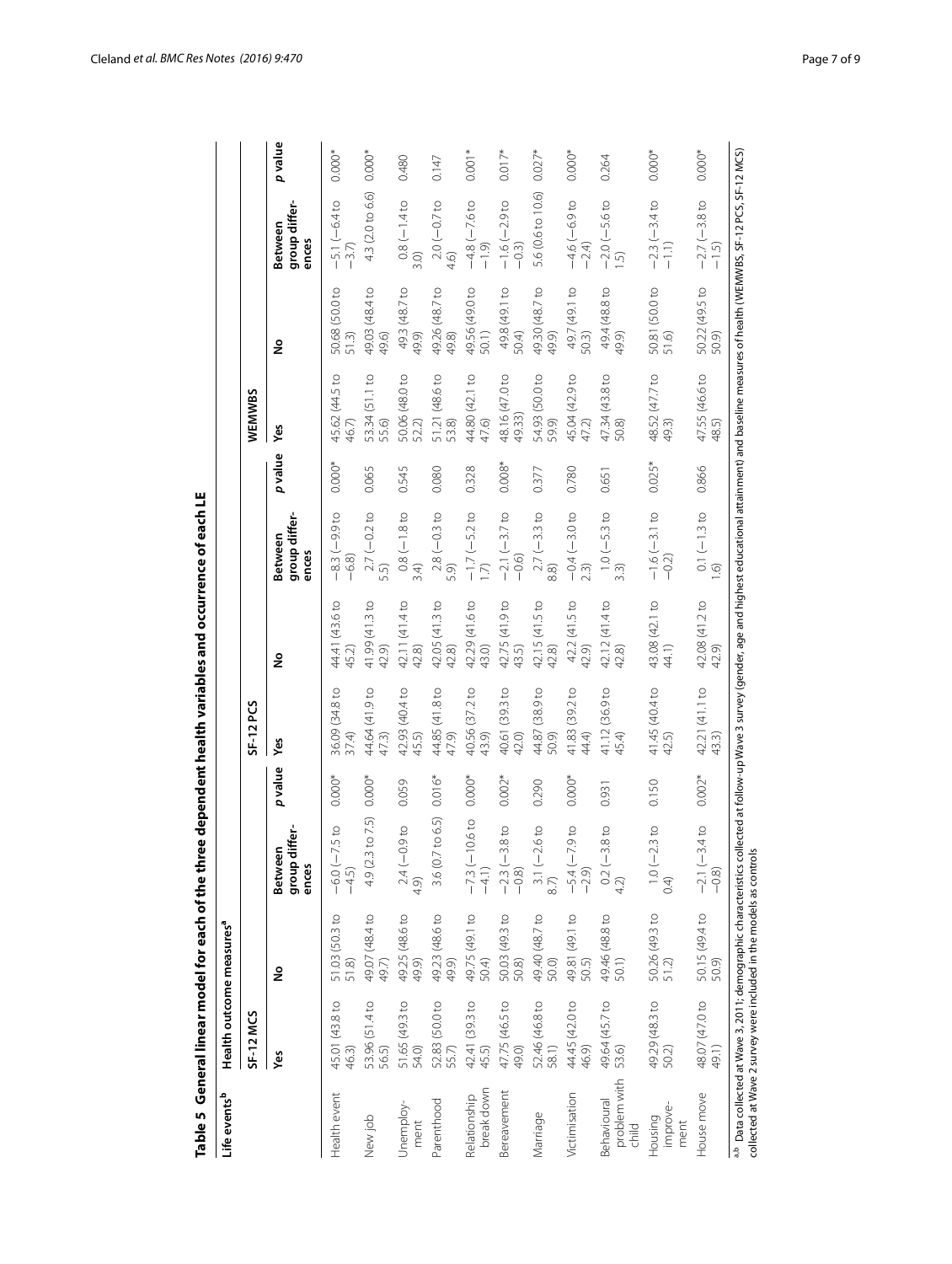the positive effects of others. However, for mental wellbeing, the positive and negative effects of different life events were more similar in magnitude.

Two LEs were associated with poorer outcomes across all three health measures: a serious health event (affecting the respondent or another household member) and bereavement (death of someone close). This highlights the particular importance of having adequate support for those experiencing or caring for others with health problems and coping with bereavement [\[30\]](#page-8-24).

Findings also showed that both housing improvements and a house move had a significantly negative impact on mental well-being scores, perhaps contrary to many expectations. Other studies have found little association between housing improvements and health [\[31–](#page-8-25)[33\]](#page-8-26). As with the other LEs it is plausible to assume that housing events are complex and their occurrence represents a challenging time. Therefore, the potentially beneficial health-related outcomes expected as a result of housing improvements, redevelopment and rehousing may only transpire as a result of longer term follow-up. The current study has not allowed for 'time since event' to be incorporated into our analysis to see whether the negative impacts observed here occur close to the LEs themselves.

One LE was found to have a significantly positive impact on mental health and well-being scores—'getting a new job/promotion'—reinforcing previous findings about the importance of employment to good health and well-being [\[11](#page-8-4)]. However, relatively few respondents experienced this LE, despite low levels of employment at baseline. Marriage has little or no effect on mental and physical outcomes although it did have a significantly positive impact on mental well-being. Similarly, parenthood did not have a significant impact on physical health or mental well-being but it did have a significantly positive impact on mental health. For 'undesirable' LEs, as previously stated we can confirm that health events do have negative impacts across all three outcomes, and that victimisation has a significantly negative effect upon both mental well-being and mental health. We did not find evidence for negative effects from unemployment or child behavioural problems.

#### **Strengths and limitations**

A strength of this study is the longitudinal dataset, enabling us to control for baseline health scores. As LEs are complex and multi-faceted, but due to the nature of the questions asked within this study a limitation was not being able to unpick what element of the LE was responsible for the impact on health. Secondly, it was not possible to unravel the mechanisms and pathways through which experiencing particular LEs might impact on health directly or indirectly (e.g. through the uptake of

unhealthy behaviours as coping strategies). Thirdly, our findings may be affected by negative response bias in that those with existing poor health may over-report negative aspects of their lives. However, the importance of this may be limited [[34\]](#page-8-27).

## **Conclusions**

The findings from the current study highlight both the detrimental and beneficial impacts that particular LEs can have on the health and wellbeing of individuals. Not all LEs have effects as expected, and in particular, what appear to be positive housing-related events were found to have negative effects on health and well-being. Further research is required to disentangle the complexity of the occurrence of LEs and the ways in which they affect the health and well-being of the individual.

#### **Abbreviations**

AE: Anne Ellaway; AK: Ade Kearns; CC: Claire Cleland; CT: Carol Tannahill; LE/s: life event/s; MCS: mental component score; PCS: physical component score; SD: standard deviation; SLC: Scottish leaving certificate; WEMWBS: Warwick– Edinburgh mental well-being scale.

#### **Authors' contributions**

Each author made a substantial contribution to the concept and design of the study. CC performed data analysis, interpreted the quantitative results and has written and redrafted the current manuscript for submission. AK, AE and CT were also involved in the interpretation of results and reviewed the current manuscript in preparation for submission. All authors read and approved the final manuscript.

#### **Author details**

<sup>1</sup> School of Natural and Built Environment, David Keir Building, Stranmillis Road, Belfast, UK. <sup>2</sup> Urban Studies, School of Social and Political Sciences, University of Glasgow, Glasgow, UK.<sup>3</sup> Glasgow Centre for Population Health, Glasgow, UK. 4 MRC/CSO Social and Public Health Sciences Unit, University of Glasgow, 200 Renfield Street, Glasgow, UK.

#### **Competing interests**

The authors declare that they have no competing interests.

#### **Availability of data and material**

The datasets generated during and/or analysed during the current study are available from the corresponding author on reasonable request.

#### **Ethical approval and consent to participate**

Ethical approval was acquired in 2005 for the GoWell study and was provided by the NHS Scotland B MREC committee (no. 05/MRE10/89). Participants provided informed written consent prior to participation in the study.

#### **Funding**

This research was conducted as part of the Glasgow Community Health and Wellbeing (GoWell) Research and Learning Programme [\(http://www.gow](http://www.gowellonline.com)[ellonline.com](http://www.gowellonline.com)). GoWell is a collaborative partnership between the Glasgow Centre for Population Health, the University of Glasgow and the MRC/CSO Social & Public Health Sciences Unit. GoWell is sponsored by Glasgow Housing Association (Wheatley Group), the Scottish Government, NHS Health Scotland and NHS Greater Glasgow & Clyde. Claire Cleland and Anne Ellaway are funded by the UK Medical Research Council as part of the Neighbourhoods and Health Programme (MC\_UU\_12017/8).

#### Received: 16 March 2016 Accepted: 11 October 2016Published online: 18 October 2016